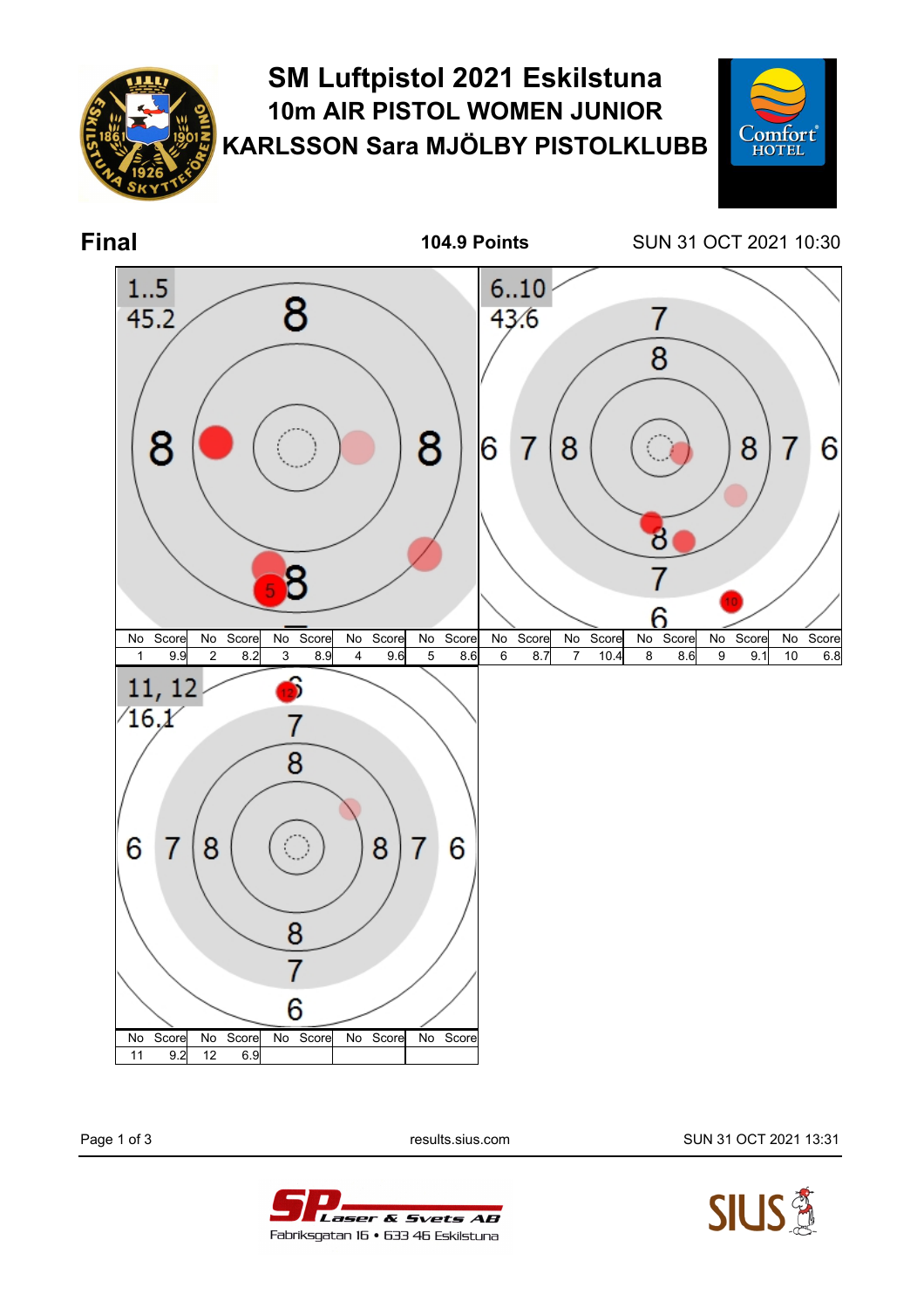

## **SM Luftpistol 2021 Eskilstuna 10m AIR PISTOL WOMEN JUNIOR KARLSSON Sara MJÖLBY PISTOLKLUBB**





**Qualification 516 - 3x Points** SUN 31 OCT 2021 08:30



Page 2 of 3 **results.sius.com results.sius.com** SUN 31 OCT 2021 13:31